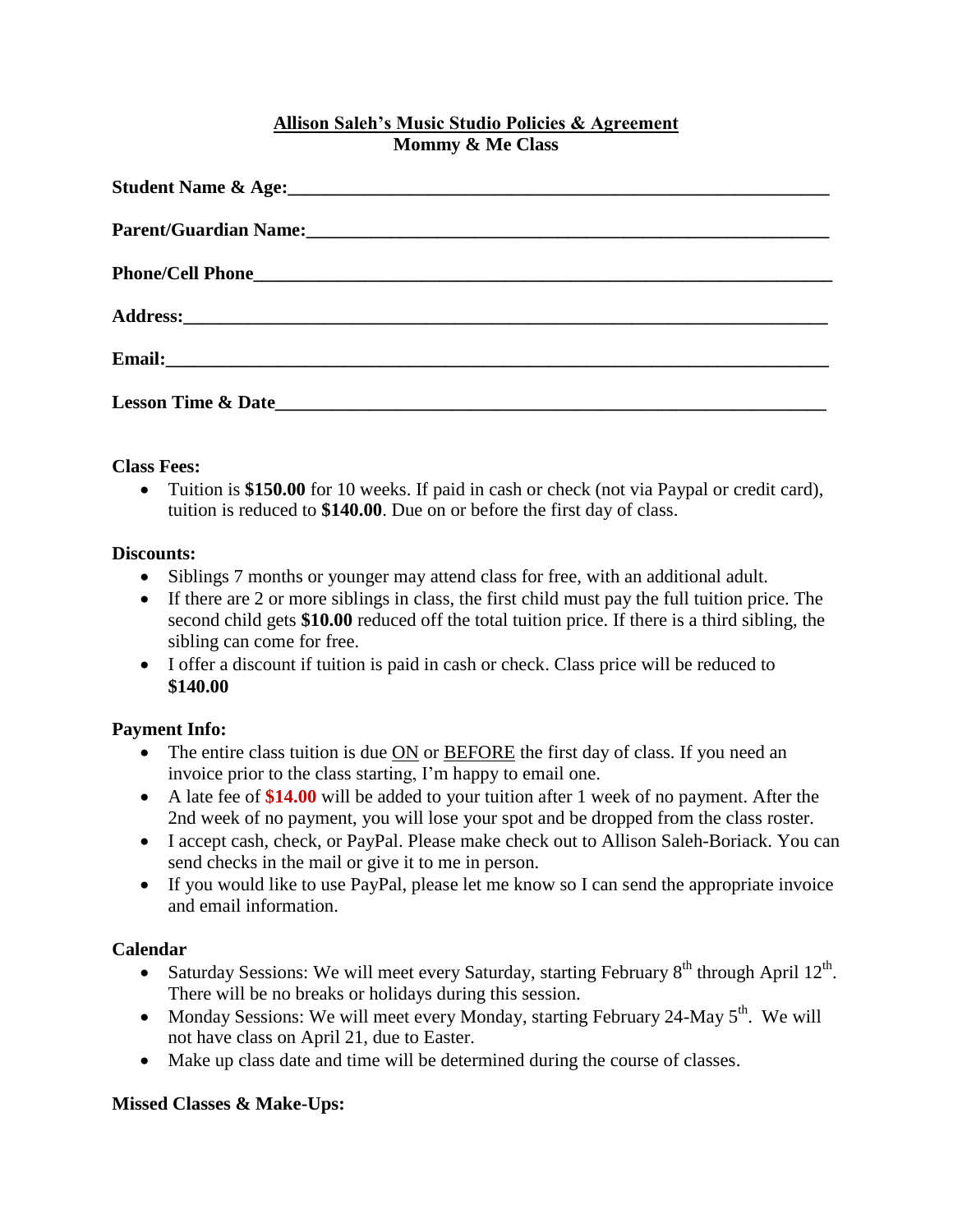- Please contact me, letting me know if you won't be coming to class.
- One (1) make-up opportunity offered every 10 week session for missed classes.

## **Communication:**

- I will communicate primarily by via email. You will receive at least 1-2 emails a week regarding:
	- o Enrollment and Welcome email
	- o Lesson reminders, special event notices
	- o Payment, invoicing, and billing info.
- I will respond the fastest to text and email. However, for texting, I will not respond between the hours of 9AM-8:00AM.

## **Tardiness:**

- Class will start at the scheduled time.
- Please notify (text) me if you are going to be tardy, so I can expect your arrival. I will wait to start class 5 minutes later then the designated start time.

## **Food, Phones, Diapers, & More**

- Once class begins, please refrain from eating or drinking.
- Bottled water is okay to bring to the circle.
- I will provide water and cups before and after class.
- If you child needs a drink or mom needs to breastfeed, feel free to walk to a different area outside of the circle of children participating in class.
- If a child spits up or has an accident, I will have baby wipes placed around the room for your convenience.
- If you need to change baby's diaper during class, please remove yourself from the circle out of the way of moving children.
- Please silence cell phones before class starts.
- Bringing other adult family members (grandma, daddy, etc.) is always encouraged! However, please limit yourself to only 2 additional adults.
- Photo and video maybe taken in class and used for promotion and advertising of Alli's Music School. Before any of this happens, I will give you advance notice and provide you with a release form.

## **Termination:**

- Student may terminate lessons for any reason.
- Studio may also terminate lessons for any reason, at the sole discretion of Studio. Lessons are continuous and ongoing, effective as of the date of this Studio Policy and Agreement.
- Tuition is non-refundable.

## **Practice:**

• Make sure to sing with your child at home! Encourage music and play by singing with daily chores and activities.